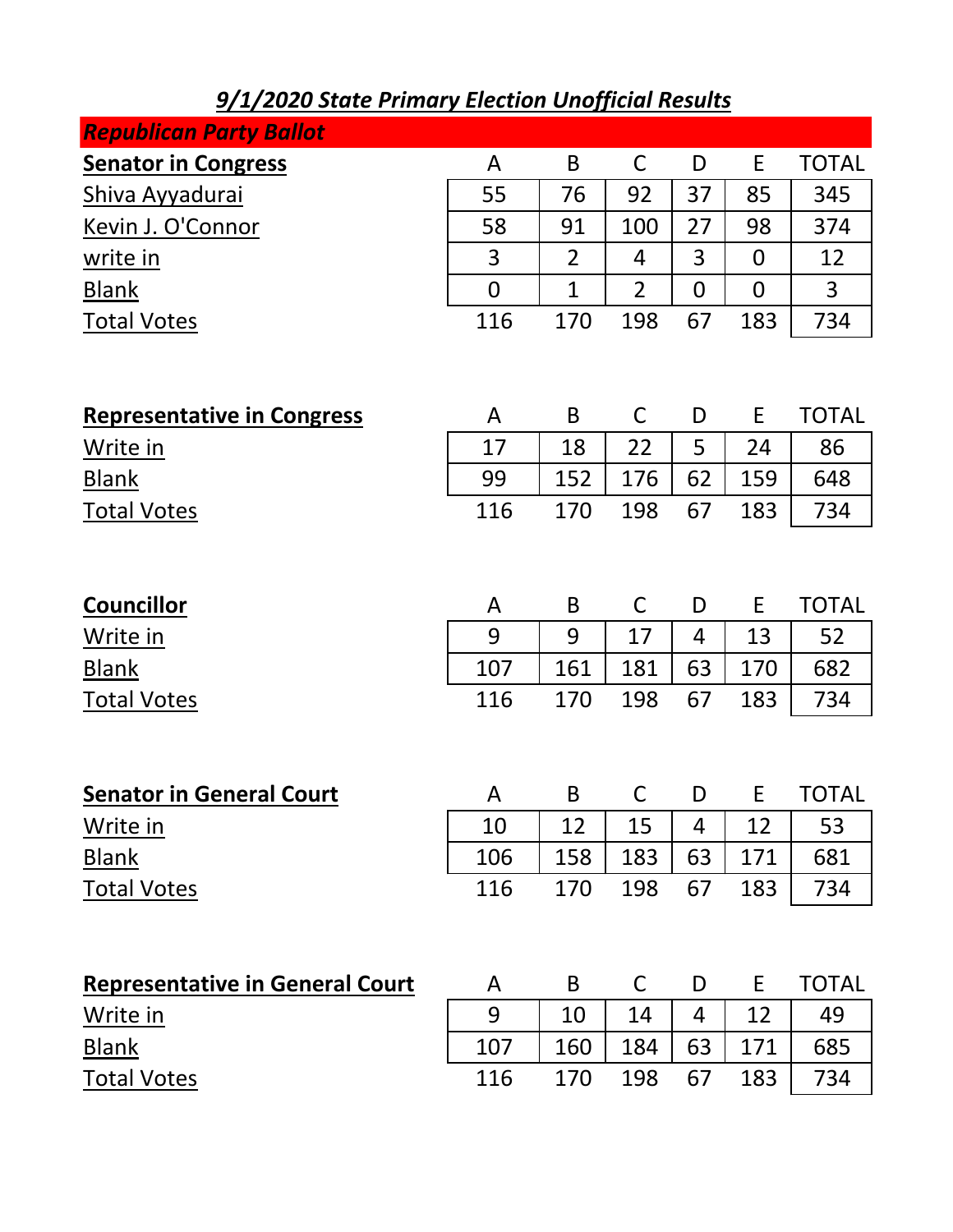| <b>Register of Probate</b> |     | B   |     |    |     | <b>TOTAL</b> |
|----------------------------|-----|-----|-----|----|-----|--------------|
| Write in                   |     | 10  | 14  | 4  |     | 48           |
| <b>Blank</b>               | 107 | 160 | 184 | 63 | 172 | 686          |
| <b>Total Votes</b>         | 116 | 170 | 198 | 67 | 183 | 734          |

| <b>Democratic Party Ballot</b> |     |      |     |                |                |       |
|--------------------------------|-----|------|-----|----------------|----------------|-------|
| <b>Senator in Congress</b>     | A   | Β    |     | D              |                | TOTAL |
| <b>Edward J. Markey</b>        | 487 | 625  | 478 | 424            | 502            | 2516  |
| Joseph P. Kennedy, III         | 429 | 448  | 481 | 282            | 481            | 2121  |
| No Preference                  | 0   | 0    | 0   | 0              | 0              |       |
| write in                       | 3   | 0    | 3   | $\overline{2}$ | $\overline{2}$ | 10    |
| blank                          | 8   | 16   | 12  | 7              | 6              | 49    |
| <b>Total Votes</b>             | 927 | 1089 | 974 | 715            | 991            | 4696  |

| <b>Representative in Congress</b> | A   | B    | C   | D   | E              | <b>TOTAL</b> |
|-----------------------------------|-----|------|-----|-----|----------------|--------------|
| Richard E. Neal                   | 487 | 665  | 559 | 369 | 546            | 2626         |
| Alex B. Morse                     | 436 | 420  | 405 | 336 | 442            | 2039         |
| Write in                          | 0   | 0    | 0   | 7   | 1              | 8            |
| blanks                            | 4   | 4    | 10  | 3   | $\overline{2}$ | 23           |
| <b>Total Votes</b>                | 927 | 1089 | 974 | 715 | 991            | 4696         |
|                                   |     |      |     |     |                |              |
| <b>Councillor</b>                 | A   | B    | C   | D   | E              | <b>TOTAL</b> |
| Mary E. Hurley                    | 792 | 918  | 802 | 564 | 806            | 3882         |
| Write In                          | 1   | 8    | 6   | 1   | 5              | 21           |
| <b>Blank</b>                      | 134 | 163  | 166 | 150 | 180            | 793          |
| <b>Total Votes</b>                | 927 | 1089 | 974 | 715 | 991            | 4696         |

| Court |  |  | A B C D E TOTAL |
|-------|--|--|-----------------|
|       |  |  |                 |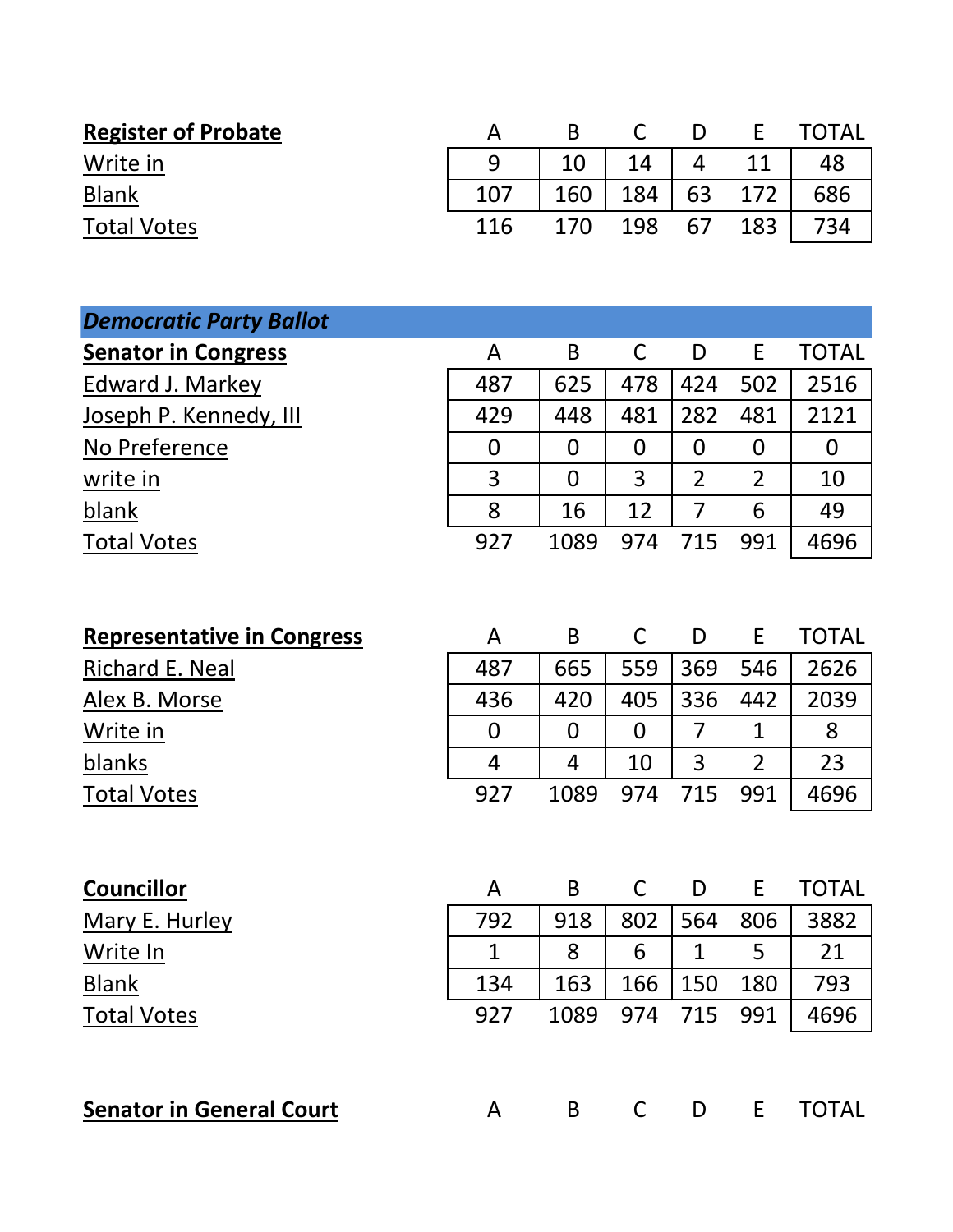| Joanne M. Comerford | 791 | 925  | 797 | 593 | 818 | 3924 |
|---------------------|-----|------|-----|-----|-----|------|
| Write in            |     |      |     | ົ   |     | 19   |
| <b>Blank</b>        | 135 | 159  | 171 | 120 | 168 | 753  |
| <b>Total Votes</b>  | 927 | 1089 | 974 | 715 | 991 | 4696 |

| <b>Representative in General Court</b> | A              | B              | C              | D              | E              | <b>TOTAL</b> |
|----------------------------------------|----------------|----------------|----------------|----------------|----------------|--------------|
| Daniel R. Carey                        | 785            | 918            | 797            | 567            | 805            | 3872         |
| Write in                               | 3              | 7              | 5              | $\mathbf{1}$   | 4              | 20           |
| <b>Blank</b>                           | 139            | 164            | 172            | 147            | 182            | 804          |
| <b>Total Votes</b>                     | 927            | 1089           | 974            | 715            | 991            | 4696         |
|                                        |                |                |                |                |                |              |
|                                        |                |                |                |                |                |              |
| <b>Register of Probate</b>             | A              | B              | C              | D              | E              | <b>TOTAL</b> |
| Michael J. Carey                       | 779            | 903            | 791            | 560            | 788            | 3821         |
| Write in                               | $\overline{2}$ | 6              | 4              | $\overline{2}$ | 4              | 18           |
| <b>Blank</b>                           | 146            | 180            | 179            | 153            | 199            | 857          |
| <b>Total Votes</b>                     | 927            | 1089           | 974            | 715            | 991            | 4696         |
|                                        |                |                |                |                |                |              |
| <b>Green Rainbow Party Ballot</b>      |                |                |                |                |                |              |
| <b>Senator in Congress</b>             | A              | B              | C              | D              | E              | <b>TOTAL</b> |
| Write in                               | $\Omega$       | 1              | $\overline{2}$ | 1              | $\mathbf{1}$   | 5            |
| <b>Blank</b>                           | $\overline{0}$ | 0              | 0              | 1              | $\overline{0}$ | $\mathbf{1}$ |
| <b>Total Votes</b>                     | $\Omega$       | $\overline{1}$ | $\overline{2}$ | $\overline{2}$ | 1              | 6            |

| <b>Representative in Congress</b> | Α | B |                | D              | E           | TOTAL |
|-----------------------------------|---|---|----------------|----------------|-------------|-------|
| Write in                          | 0 |   |                |                | $\mathbf 1$ | b     |
| blank                             | 0 | 0 | 0              | 0              | 0           |       |
| <b>Total Votes</b>                | 0 |   | $\overline{2}$ | $\overline{2}$ | 1           | b     |
|                                   |   |   |                |                |             |       |
| <b>Councillor</b>                 |   | B |                | D              |             | TAL   |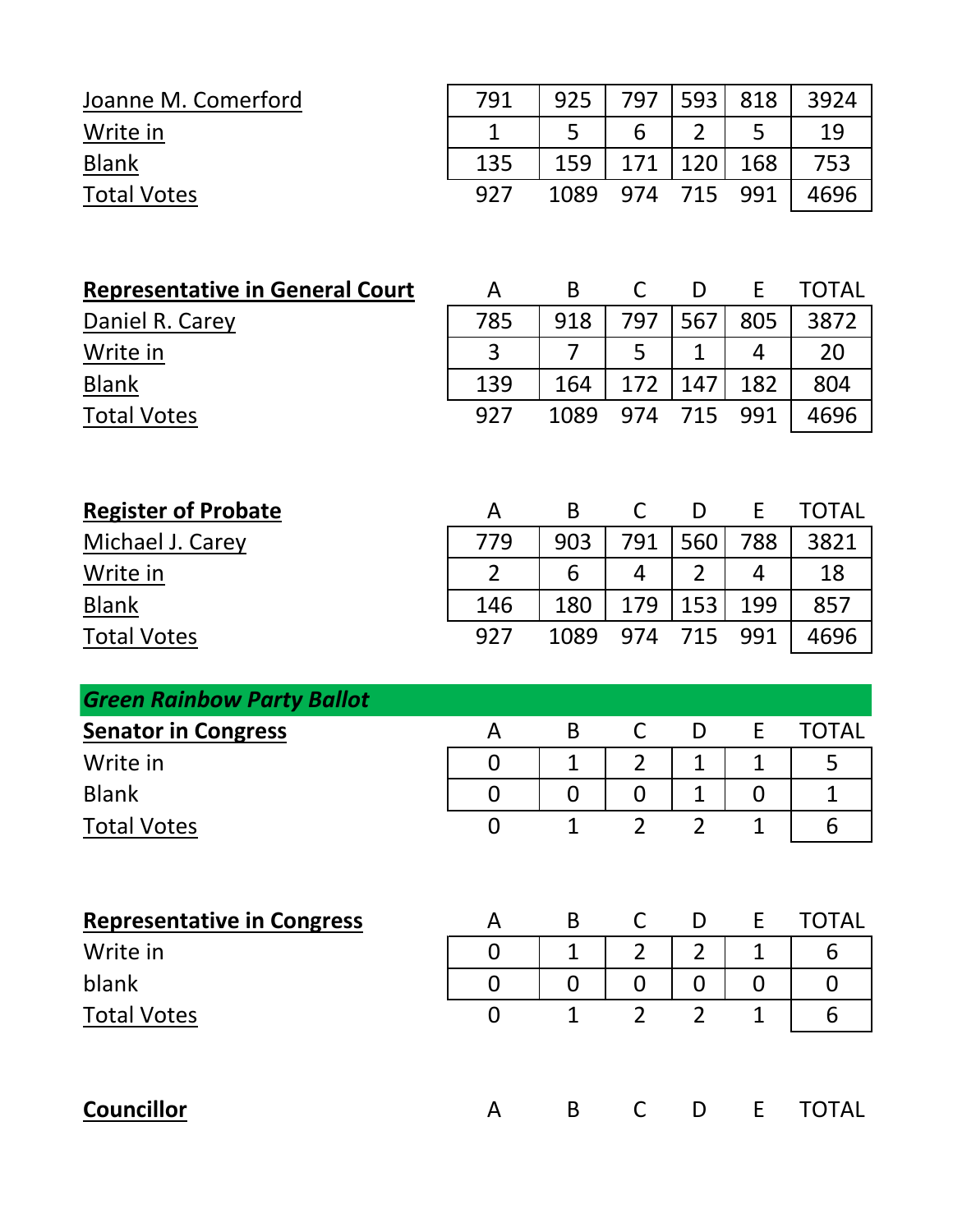| Write In                               | 0                | $\mathbf{1}$     | $\overline{2}$ | $\overline{2}$ | 0              | 5              |
|----------------------------------------|------------------|------------------|----------------|----------------|----------------|----------------|
| blank                                  | $\overline{0}$   | 0                | $\mathbf 0$    | $\mathbf 0$    | $\mathbf{1}$   | $\mathbf{1}$   |
| <b>Total Votes</b>                     | $\overline{0}$   | $\mathbf{1}$     | $\overline{2}$ | $\overline{2}$ | $\mathbf 1$    | 6              |
|                                        |                  |                  |                |                |                |                |
| <b>Senator in General Court</b>        | A                | B                | C              | D              | E              | <b>TOTAL</b>   |
| Write in                               | $\overline{0}$   | $\mathbf{1}$     | $\overline{2}$ | $\mathbf{1}$   | 0              | $\overline{4}$ |
| blank                                  | $\overline{0}$   | $\boldsymbol{0}$ | $\mathbf 0$    | $\mathbf 1$    | $\mathbf 1$    | $\overline{2}$ |
| <b>Total Votes</b>                     | $\underline{0}$  | $\underline{1}$  | $\overline{2}$ | $\overline{2}$ | $\overline{1}$ | 6              |
|                                        |                  |                  |                |                |                |                |
| <b>Representative in General Court</b> | A                | B                | C              | D              | E              | <b>TOTAL</b>   |
| Write in                               | 0                | 0                | $\overline{2}$ | $\mathbf 1$    | 0              | 3              |
| blank                                  | $\boldsymbol{0}$ | $\mathbf{1}$     | $\mathbf 0$    | 1              | $\mathbf{1}$   | 3              |
| <b>Total Votes</b>                     | $\underline{0}$  | $\overline{1}$   | $\overline{2}$ | $\overline{2}$ | $\overline{1}$ | 6              |
|                                        |                  |                  |                |                |                |                |
| <b>Register of Probate</b>             | A                | B                | C              | D              | E              | <b>TOTAL</b>   |
| Write in                               | $\mathbf 0$      | 0                | $\overline{2}$ | $\mathbf{1}$   | 0              | 3              |
| blank                                  | $\overline{0}$   | $\mathbf{1}$     | $\mathbf 0$    | $\mathbf{1}$   | $\mathbf{1}$   | 3              |
| <b>Total Votes</b>                     | $\underline{0}$  | $\overline{1}$   | $\overline{2}$ | $\overline{2}$ | $\overline{1}$ | 6              |
|                                        |                  |                  |                |                |                |                |
| <b>Libertarian Party Ballot</b>        |                  |                  |                |                |                |                |
| <b>Senator in Congress</b>             | A                | B                | $\mathsf{C}$   | D              | E              | <b>TOTAL</b>   |
| Write in                               | 4                | 3                | 5              | $\overline{2}$ | 3              | 17             |
| <b>Blank</b>                           | $\mathbf{1}$     | 0                | $\mathbf 0$    | 0              | 0              | $\mathbf 1$    |
| <b>Total Votes</b>                     | 5                | 3                | 5              | $\overline{2}$ | 3              | 18             |
|                                        |                  |                  |                |                |                |                |
| <b>Representative in Congress</b>      | A                | B                | C              | D              | E              | <b>TOTAL</b>   |
| Write in                               | 3                | 3                | 4              | $\overline{2}$ | 3              | 15             |
| blank                                  | $\overline{2}$   | $\mathbf 0$      | $\mathbf{1}$   | $\mathbf 0$    | $\mathbf 0$    | 3              |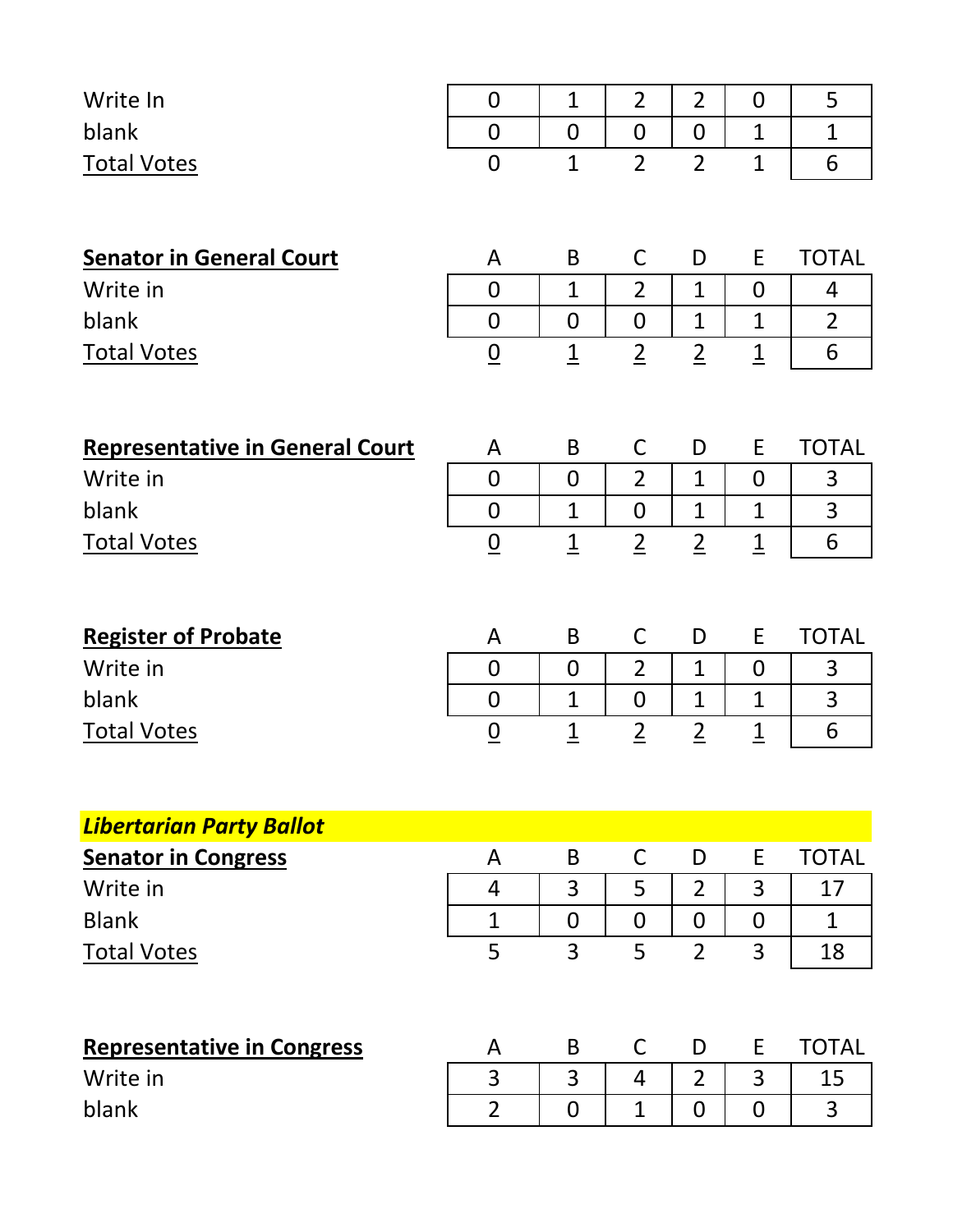| <b>Total Votes</b>                     | 5              | $\overline{3}$ | 5                       | $\overline{2}$ | 3              | 18             |
|----------------------------------------|----------------|----------------|-------------------------|----------------|----------------|----------------|
|                                        |                |                |                         |                |                |                |
|                                        |                |                |                         |                |                |                |
| <b>Councillor</b>                      | A              | B              | C                       | D              | E              | <b>TOTAL</b>   |
| Write In                               | $\mathbf{1}$   | $\overline{2}$ | 3                       | $\overline{0}$ | $\mathbf 1$    | $\overline{7}$ |
| blank                                  | 4              | $\mathbf{1}$   | $\overline{2}$          | $\overline{2}$ | $\overline{2}$ | 11             |
| <b>Total Votes</b>                     | 5              | 3              | 5                       | $\overline{2}$ | 3              | 18             |
|                                        |                |                |                         |                |                |                |
|                                        |                |                |                         |                |                |                |
| <b>Senator in General Court</b>        | A              | B              | C                       | D              | E              | <b>TOTAL</b>   |
| Write in                               | 3              | $\overline{2}$ | 3                       | $\overline{0}$ | 1              | 9              |
| blank                                  | $\overline{2}$ | $\mathbf{1}$   | $\overline{2}$          | $\overline{2}$ | $\overline{2}$ | 9              |
| <b>Total Votes</b>                     | $\overline{5}$ | $\overline{3}$ | $\overline{5}$          | $\overline{2}$ | $\overline{3}$ | 18             |
|                                        |                |                |                         |                |                |                |
|                                        |                |                |                         |                |                |                |
| <b>Representative in General Court</b> | A              | B              | C                       | D              | E              | <b>TOTAL</b>   |
| Write in                               | $\overline{2}$ | $\overline{2}$ | $\overline{2}$          | $\overline{0}$ | 1              | $\overline{7}$ |
| blank                                  | 3              | $\overline{1}$ | 3                       | $\overline{2}$ | $\overline{2}$ | 11             |
| <b>Total Votes</b>                     | $\overline{5}$ | $\overline{3}$ | $\overline{5}$          | $\overline{2}$ | $\overline{3}$ | 18             |
|                                        |                |                |                         |                |                |                |
|                                        |                |                |                         |                |                |                |
| <b>Register of Probate</b>             | A              | B              | C                       | D              | E              | <b>TOTAL</b>   |
| Write in                               | $\mathbf{1}$   | $\overline{2}$ | $\overline{2}$          | $\overline{0}$ | 1              | 6              |
| blank                                  | 4              | $\mathbf{1}$   | 3                       | $\overline{2}$ | $\overline{2}$ | 12             |
| <b>Total Votes</b>                     | $\overline{5}$ | $\overline{3}$ | $\overline{5}$          | $\overline{2}$ | $\overline{3}$ | 18             |
|                                        |                |                |                         |                |                |                |
|                                        | $\overline{A}$ | <b>B</b>       | $\overline{\mathsf{C}}$ | D              | E              | <b>TOTAL</b>   |
| <b>Total Ballots Cast</b>              | 1048           | 1263           | <b>1179</b>             | 786            | <b>1178</b>    | 5454           |
|                                        |                |                |                         |                |                |                |
| <b>Total of Registered Voters</b>      | 11894          |                |                         |                |                |                |
| <b>VOTER TURNOUT (%):</b>              | 45.86%         |                |                         |                |                |                |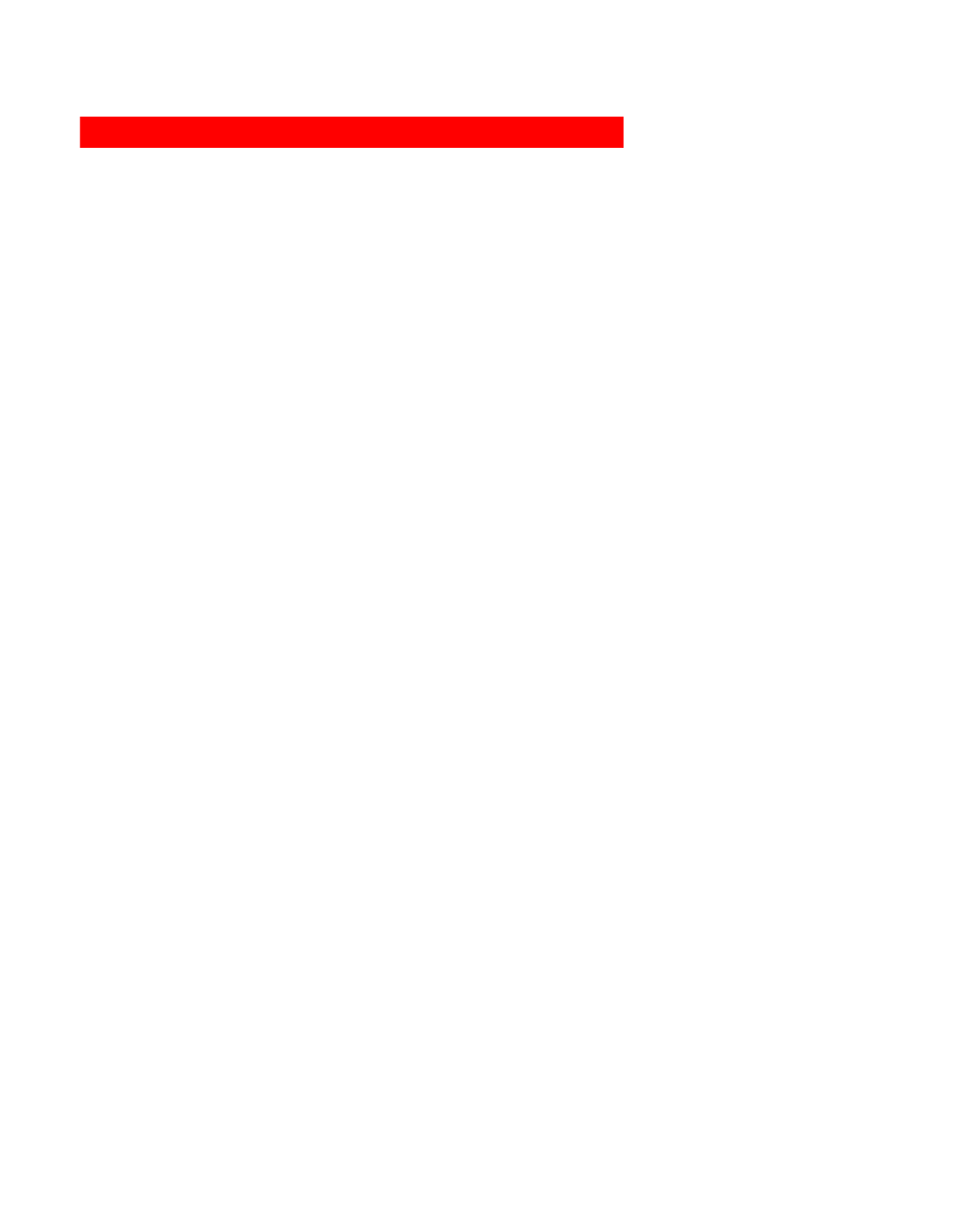